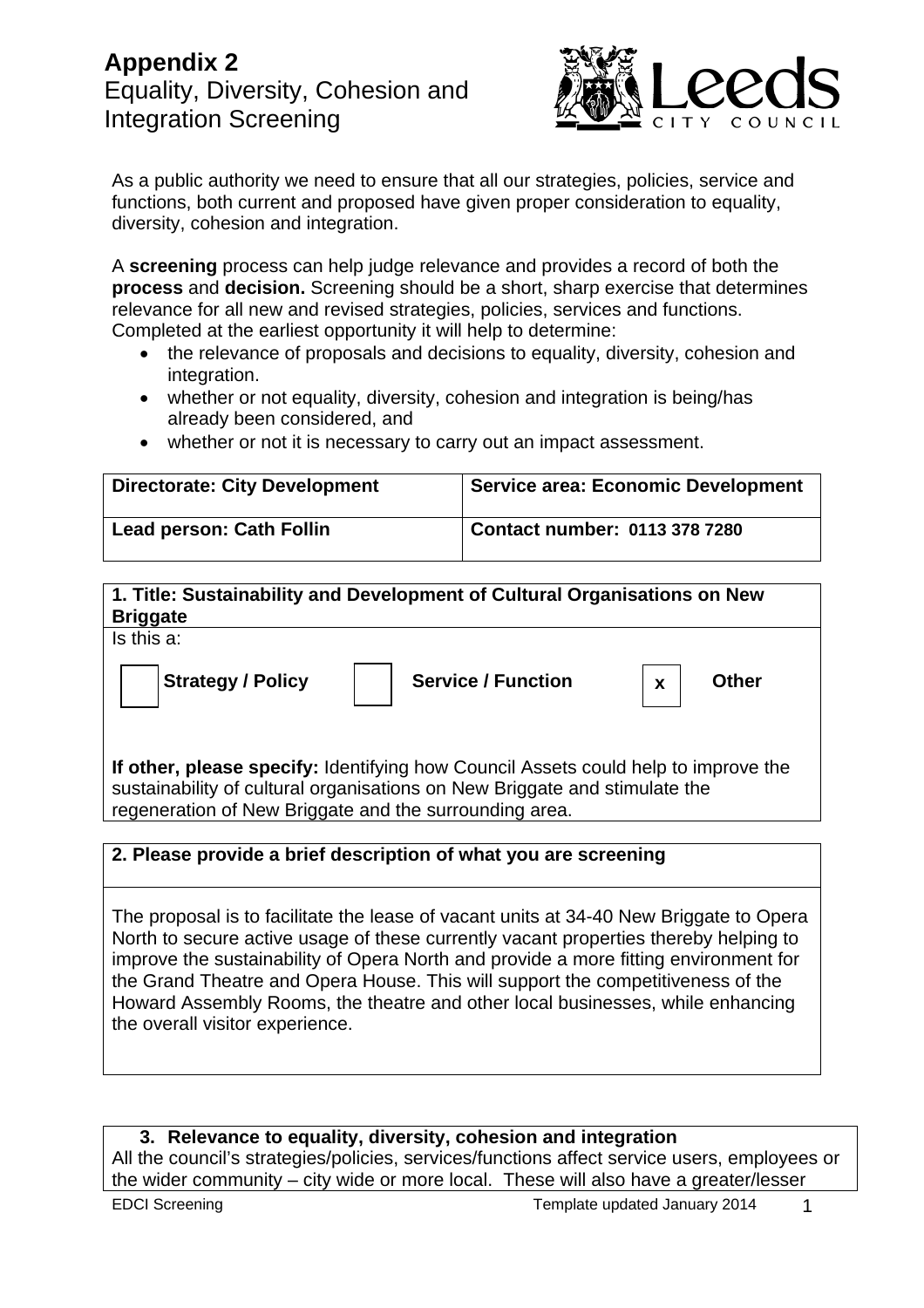relevance to equality, diversity, cohesion and integration.

The following questions will help you to identify how relevant your proposals are.

When considering these questions think about age, carers, disability, gender reassignment, race, religion or belief, sex, sexual orientation. Also those areas that impact on or relate to equality: tackling poverty and improving health and well-being.

| <b>Questions</b>                                                     | <b>Yes</b> | <b>No</b> |
|----------------------------------------------------------------------|------------|-----------|
| Is there an existing or likely differential impact for the different |            | X         |
| equality characteristics?                                            |            |           |
| Have there been or likely to be any public concerns about the        |            | X         |
| policy or proposal?                                                  |            |           |
| Could the proposal affect how our services, commissioning or         |            | X         |
| procurement activities are organised, provided, located and by       |            |           |
| whom?                                                                |            |           |
| Could the proposal affect our workforce or employment                |            | X         |
| practices?                                                           |            |           |
| Does the proposal involve or will it have an impact on               |            | X         |
| Eliminating unlawful discrimination, victimisation and<br>$\bullet$  |            |           |
| harassment                                                           |            |           |
| Advancing equality of opportunity<br>$\bullet$                       |            |           |
| Fostering good relations                                             |            |           |

If you have answered **no** to the questions above please complete **sections 6 and 7**

If you have answered **yes** to any of the above and;

- Believe you have already considered the impact on equality, diversity, cohesion and integration within your proposal please go to **section 4.**
- Are not already considering the impact on equality, diversity, cohesion and integration within your proposal please go to **section 5.**

## **4. Considering the impact on equality, diversity, cohesion and integration**

If you can demonstrate you have considered how your proposals impact on equality, diversity, cohesion and integration you have carried out an impact assessment.

Please provide specific details for all three areas below (use the prompts for guidance).

 **How have you considered equality, diversity, cohesion and integration?**  (**think about** the scope of the proposal, who is likely to be affected, equality related information, gaps in information and plans to address, consultation and engagement activities (taken place or planned) with those likely to be affected)

### **Key findings**

**(think about** any potential positive and negative impact on different equality characteristics, potential to promote strong and positive relationships between groups, potential to bring groups/communities into increased contact with each other, perception that the proposal could benefit one group at the expense of another)